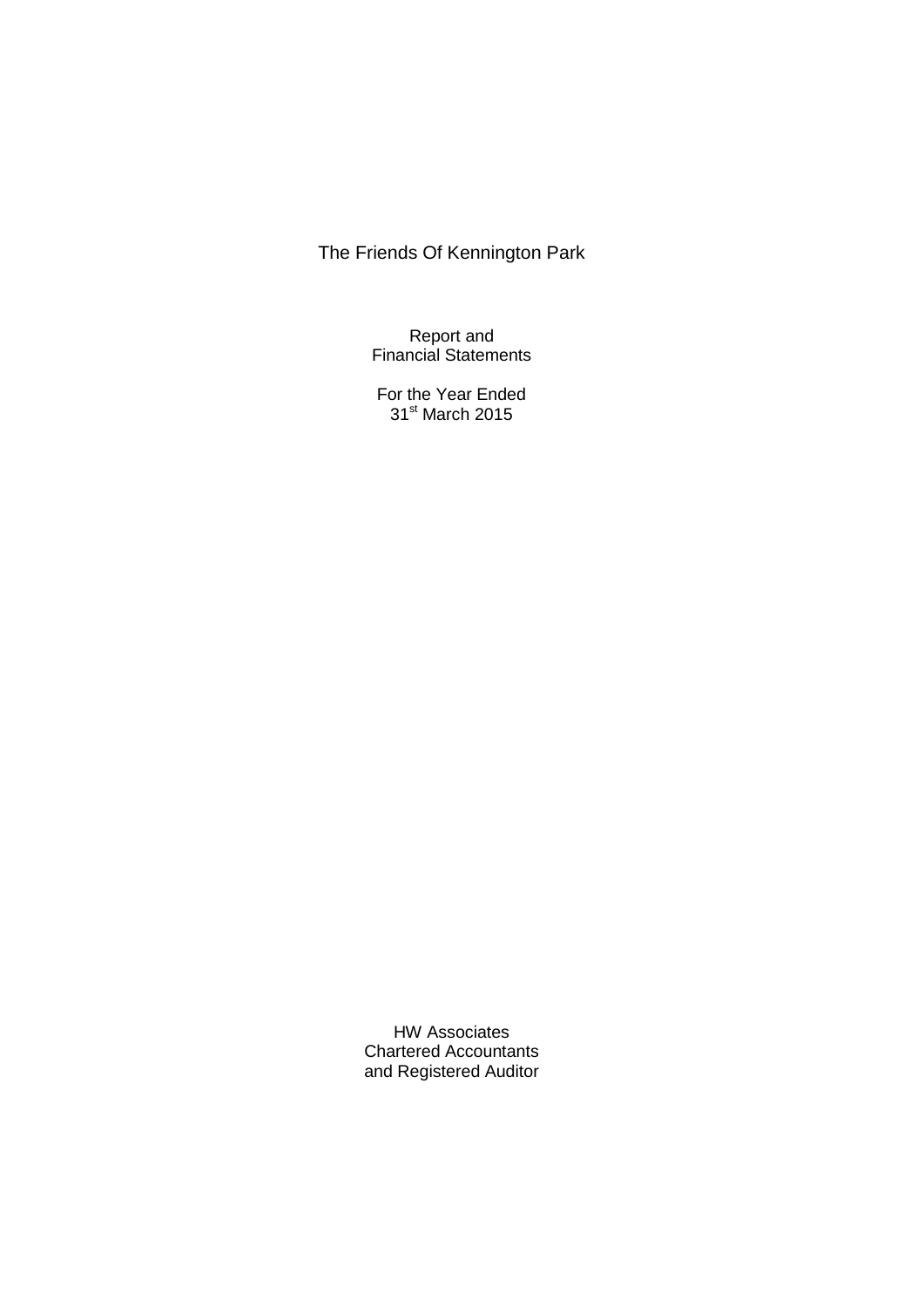## FINANCIAL STATEMENTS

For the year ended 31<sup>st</sup> March 2015

## CONTENTS PAGES

| Management Committee's Report            |   |
|------------------------------------------|---|
| Auditor's Report                         | 2 |
| <b>Balance Sheet</b>                     | 3 |
| <b>Statement of Financial Activities</b> | 4 |
| Detailed Income and Expenditure Report   | 5 |
| Notes to the Accounts                    | 6 |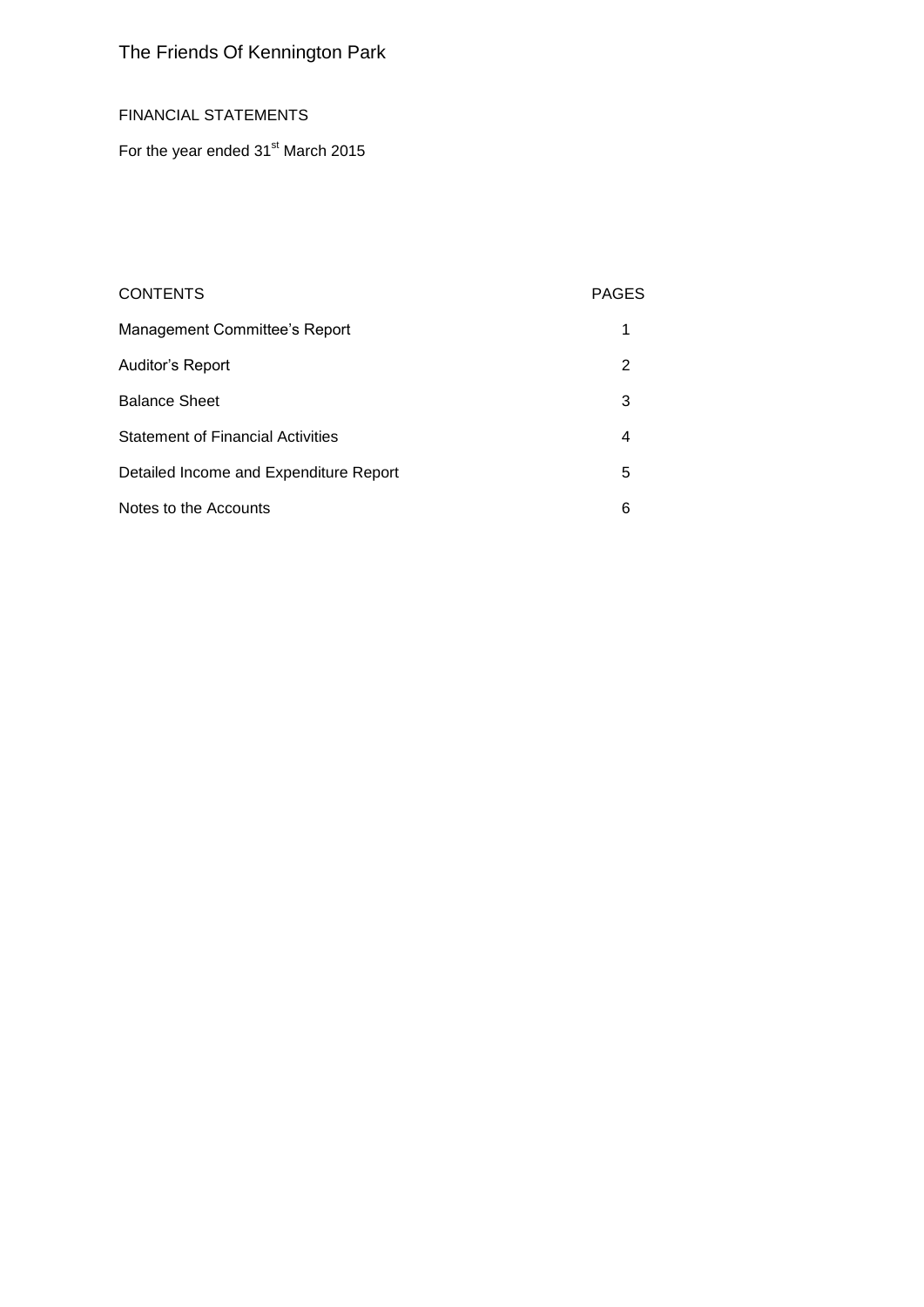## MANAGEMENT COMMITTEE REPORT

The Management Committee present their annual report with the financial statements of the organisation for the year ended  $31<sup>st</sup>$  March 2015.

### REFERENCE AND ADMINISTRATIVE DETAILS

The Friends of Kennington Park is a voluntary body. The address is Prince Consort Lodge, Kennington Park Place, London, SE11 4AS. The objects of the organisation are set out in the constitution:

- to protect, conserve and enhance Kennington Park as a place of freedom, recreation and enjoyment for the long-term benefit of all sections of the local community;
- to gather input from local people and representative groups so that the park may best serve the local community.

HM Revenue and Customs have accepted The Friends of Kennington Park as a charity for tax purposes under the reference XT26286 with effect from12 May 2008.

#### STRUCTURE, GOVERNANCE AND MANAGEMENT

The Friends of Kennington Park is managed by a management committee elected at the Annual General Meeting.

#### OBJECTIVES AND ACTIVITIES

- In consultation with Lambeth officers, the Friends continue to work to retain Green Flag status.
- The Heritage Lottery Fund has awarded a grant of £374,600 towards the restoration of the Flower Garden. Lambeth Council are contributing £82,500. As part of this project the Friends have pledged to commission a sundial. The Friends have so far received donations totalling £2,585 for this project.
- In the year a grant of £480 was received from Winkworth Kennington to fund the production of an issue of Park Life.
- The Friends worked with Lambeth Council to replace and supplement the fitness trail equipment in the park.
- The midnight path has been straightened and widened with funds secured by Lambeth Council from the Mayor's Safe Cycling programme.

#### FINANCIAL REVIEW

Grants and the support of our donors and members have provided income of £2,939 (2014: £21,160). A deficit of £1,584 (2013: surplus £7,138) was recorded. The Friends of Kennington Park apply this income to the promotion of their objectives. In the event that income exceeds expenditure such surplus is not distributed but is retained by the Friends for the promotion of these objectives. A statement of financial activities is set out on page 4. The deficit for the year had the effect of decreasing the retained surplus.

#### STATEMENT OF MANAGEMENT COMMITTEES' RESPONSIBILITIES

The Management Committee is required to prepare financial statements for each accounting year which give a true and fair view of the state of affairs of the organisation as at the end of the financial year and of the Income & Expenditure for that year. In preparing those statements, the committee is required to:

- 1 Select the appropriate accounting policies and apply them consistently;<br>2 Make iudgements and estimates that are reasonable and prudent:
- 2 Make judgements and estimates that are reasonable and prudent;<br>3 State whether applicable accounting standards have been followed
- State whether applicable accounting standards have been followed;
- 4 Prepare the financial statements on the going concern basis unless it is inappropriate to presume that the organisation will continue its activities.

The Management Committee members are responsible for ensuring that the organisation keeps accounting records which disclose with reasonable accuracy, the financial position of the organisation and which enable it to ensure the financial statements comply with the constitution of the organisation. They are also responsible for safeguarding the assets of the organisation by taking reasonable steps for the prevention and detection of fraud and other irregularities.

Approved by the Management Committee and signed on its behalf by:

……………………………. ……………………………. Gordon Johnston (Chairman) **David Sellers (Treasurer)** David Sellers (Treasurer) Dated 19 May 2015 **Dated 19 May 2015**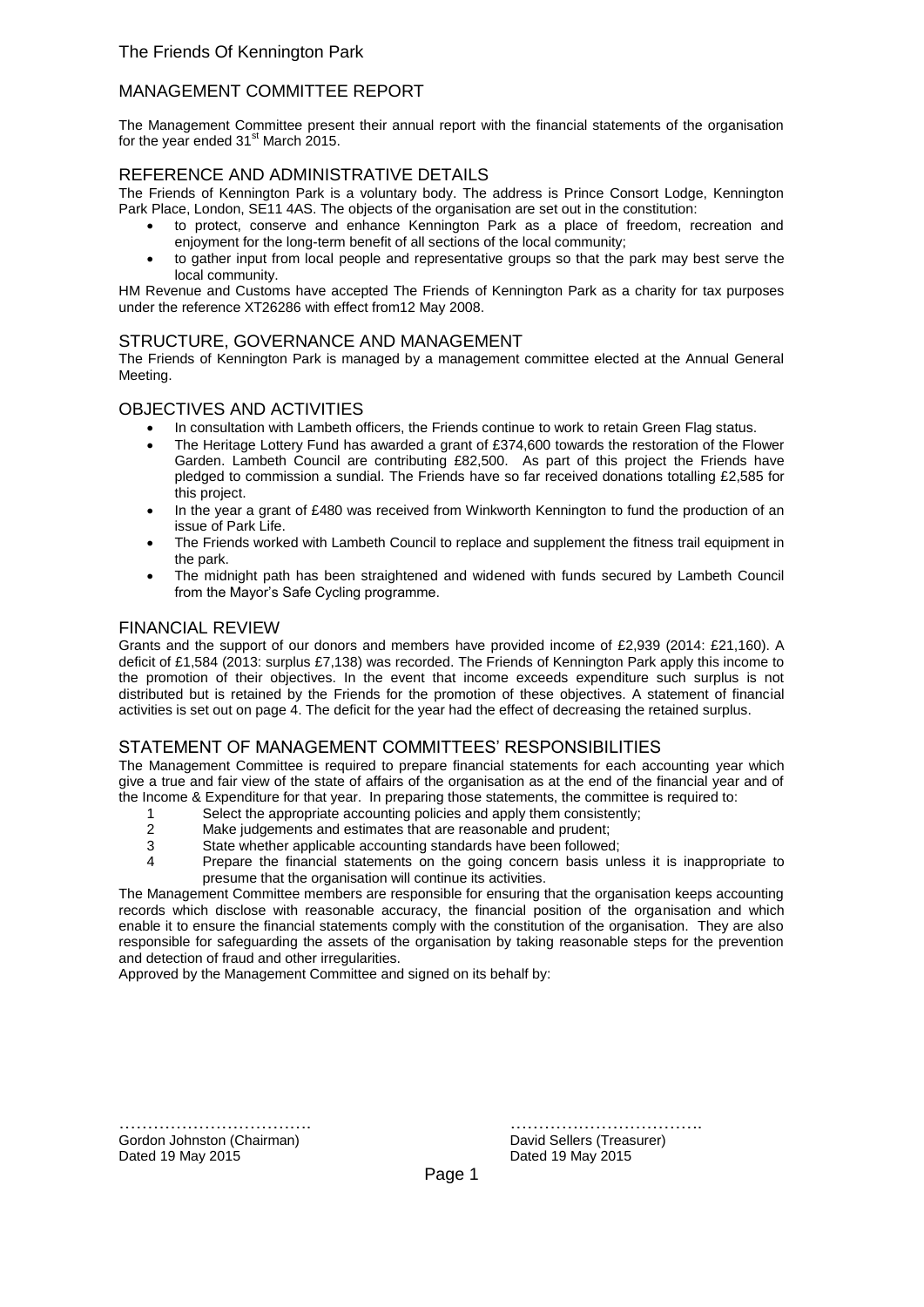#### INDEPENDENT AUDITOR'S REPORT

#### To The Members of The Friends of Kennington Park

## FOR THE YEAR ENDED 31<sup>ST</sup> MARCH 2015

We have audited the financial statements of The Friends of Kennington Park for the year ended 31 March 2015 as set out on pages 3 to 6. These financial statements have been prepared in accordance with the accounting policies set out therein and the requirements of the Management Committee.

This report is made solely to the members, as a body, in accordance with the constitution of The Friends of Kennington Park. Our audit work has been undertaken so that we might state to the members those matters we are required to state to them in an auditor's report and for no other purpose. To the fullest extent permitted by law, we do not accept or assume responsibility to anyone other than the members as a body, for our audit work, for this report, or for the opinions we have formed.

#### **Respective responsibilities of Management Committee**

As described in the Statement of The Management Committee's Responsibilities the management committee are responsible for the preparation of the financial statements in accordance with the constitution.

Our responsibility is to audit the financial statements in accordance with relevant legal and regulatory requirements and International Standards on Auditing (UK and Ireland).

We report to you our opinion as to whether the financial statements give a true and fair view, the financial statements are properly prepared in accordance with the constitution and the information given in the management committees' report is consistent with the financial statements. We also report to you if, in our opinion, the management committee has not kept proper accounting records and if we have not received all the information and explanations we require for our audit.

#### **Basis of audit opinion**

We conducted our audit in accordance with International Standards on Auditing (UK and Ireland) issued by the Auditing Practices Board. An audit includes examination, on a test basis, of evidence relevant to the amounts and disclosures in the financial statements. It also includes an assessment of the significant estimates and judgments made by the management committee in the preparation of the financial statements, and of whether the accounting policies are appropriate to the group's circumstances, consistently applied and adequately disclosed.

We planned and performed out audit so as to obtain all the information and explanations which we considered necessary in order to provide us with sufficient evidence to give reasonable assurance that the financial statements are free from material misstatement, whether caused by fraud or other irregularity or error. In forming our opinion we also evaluated the overall adequacy of the presentation of information in the financial statements

#### **Opinion**

In our opinion:

- the financial statements give a true and fair view, in accordance with United Kingdom Generally Accepted Accounting Practice applicable to Smaller Entities, of the state of the affairs as at 31 March 2015.
- the information provided in the Management Committee Report is consistent with the financial statements.

HW Associates Chartered Accountants and Registered Auditors Portmill House Portmill Lane Hitchin Herts SG5 1DJ

19 May 2015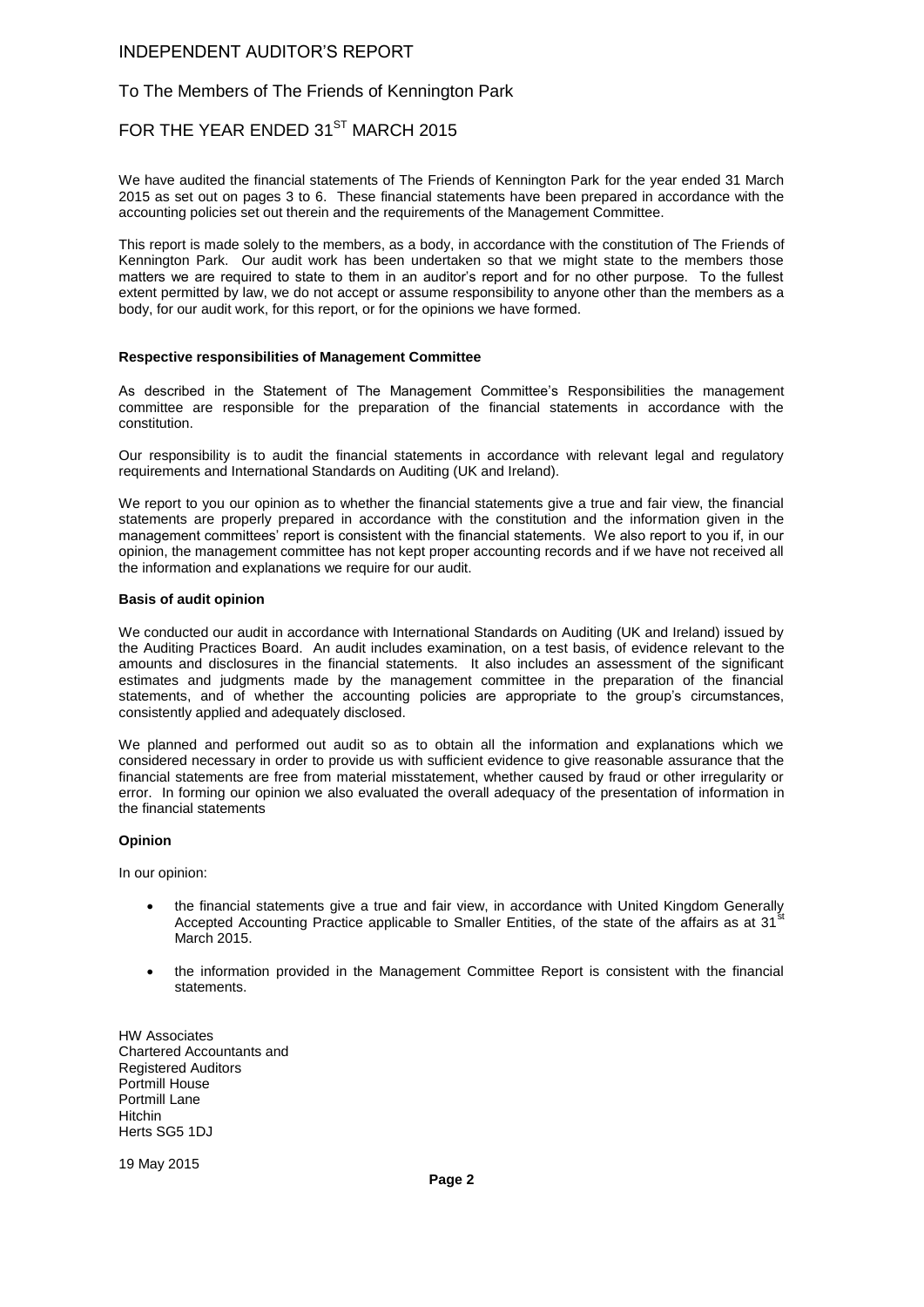# BALANCE SHEET AS AT 31 MARCH 2015

|                                                 | <b>NOTE</b>             |                           |        |         |                           | 31-Mar<br>2014 |
|-------------------------------------------------|-------------------------|---------------------------|--------|---------|---------------------------|----------------|
|                                                 |                         | £                         | £      | £       |                           | £              |
| <b>CURRENT ASSETS</b>                           |                         |                           |        |         |                           |                |
| Cash at bank and in hand<br>Deposit Account     |                         | 18,338<br>8,286<br>26,624 |        |         | 19,931<br>8,277<br>28,208 |                |
| <b>LESS CURRENT LIABILITIES</b>                 |                         |                           |        |         |                           |                |
| Creditors (Amounts due within one year) 2       |                         | (1,929)                   |        | (1,929) |                           |                |
| NET CURRENT ASSETS                              |                         |                           | 24,695 |         |                           | 26,279         |
| <b>TOTAL ASSETS</b>                             |                         |                           | 24,695 |         |                           | 26,279         |
| <b>RESERVES</b>                                 |                         |                           |        |         |                           |                |
| <b>Restricted funds</b><br><b>General Funds</b> | $\overline{\mathbf{4}}$ | 12,853<br>11,842          | 24,695 | 11,991  | 14,288                    | 26,279         |
|                                                 |                         |                           |        |         |                           |                |

The Financial Statements were approved by the Board of Management on 19 May 2015

Gordon Johnston **David Sellers**<br>
Chairman **David Sellers**<br>
Chairman **David Sellers** Chairman

Page 3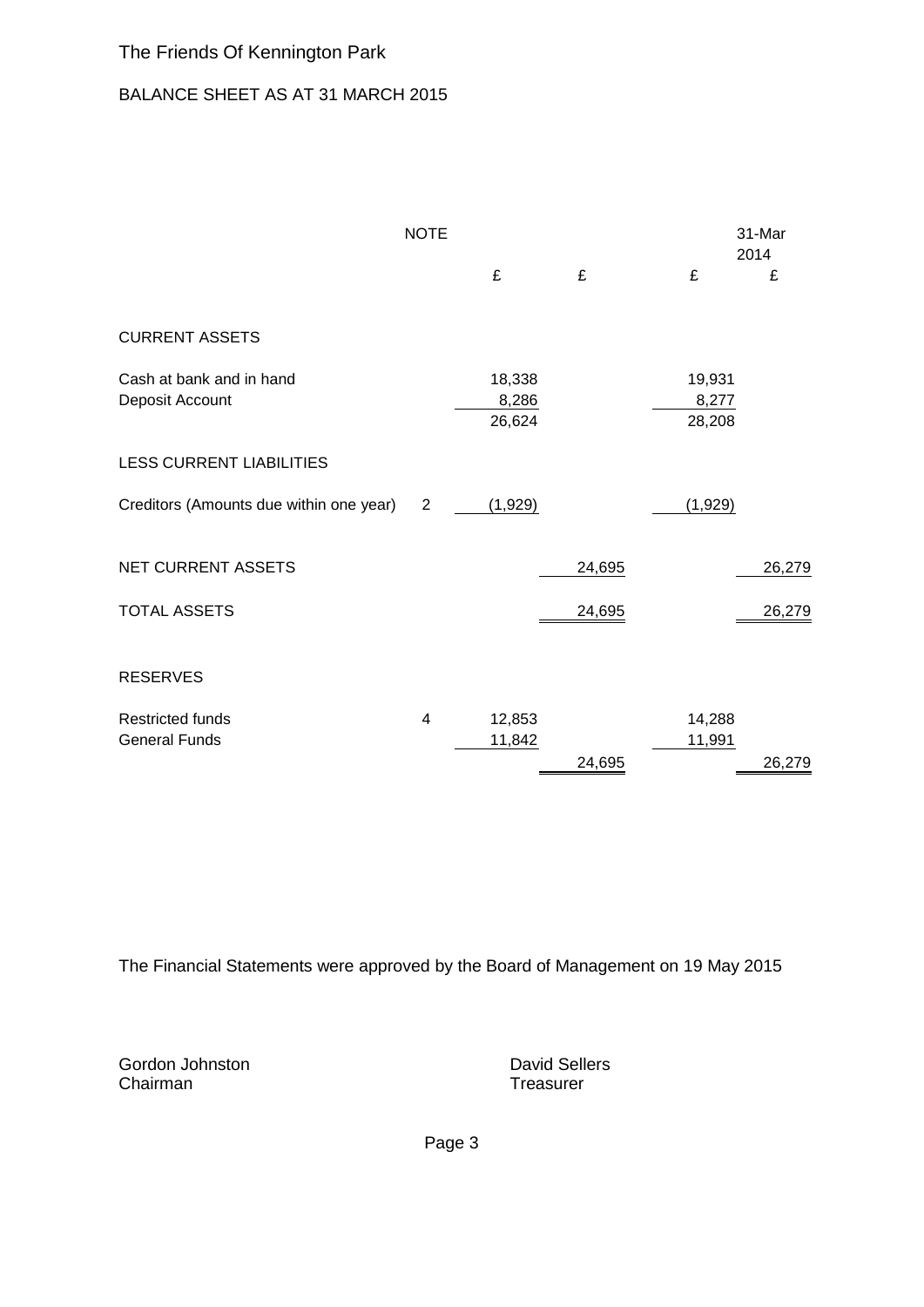# STATEMENT OF FINANCIAL ACTIVITIES

# FOR THE YEAR FROM 1 APRIL 2014 to 31 MARCH 2015

| forward at 31st March 2015        |              | 11,842           | 12,853     | 24,695       | 26,279        |
|-----------------------------------|--------------|------------------|------------|--------------|---------------|
| <b>Fund balances carried</b>      |              |                  |            |              |               |
| forward at 1st April 2014         |              | 11,991           | 14,288     | 26,279       | 19,141        |
| <b>Fund balances brought</b>      |              |                  |            |              |               |
| Net (outgoing)/incoming resources |              | (149)            | (1, 435)   | (1,584)      | 7,138         |
| Total resources expended          |              | 1,893            | 2,630      | 4,523        | 14,022        |
| Management and administration     |              | 1,763            |            | 1,763        | 1,838         |
| Fund raising and publicity        |              |                  | 912        | 912          | 6,470         |
| Direct charitable expenditure     |              | 130              | 1,718      | 1,848        | 5,714         |
| <b>RESOURCES EXPENDED</b>         |              |                  |            |              |               |
| Total incoming resources          |              | 1,744            | 1,195      | 2,939        | 21,160        |
| Interest received                 |              | 8                |            | 8            | 8             |
| Cards and pamphlets               |              | 38               |            | 38           |               |
| Membership subscriptions          |              | 666              |            | 666          | 488           |
| Grants received                   | 3            |                  | 480        | 480          | 15,608        |
| Donations received                |              | 1,032            | 715        | 1,747        | 5,056         |
| <b>INCOME</b>                     |              |                  |            |              |               |
|                                   | <b>NOTES</b> | £                | £          |              | £             |
|                                   |              | General<br>Funds | Funds      | <b>Funds</b> | Funds<br>2014 |
|                                   |              |                  | Restricted | Total        | Total         |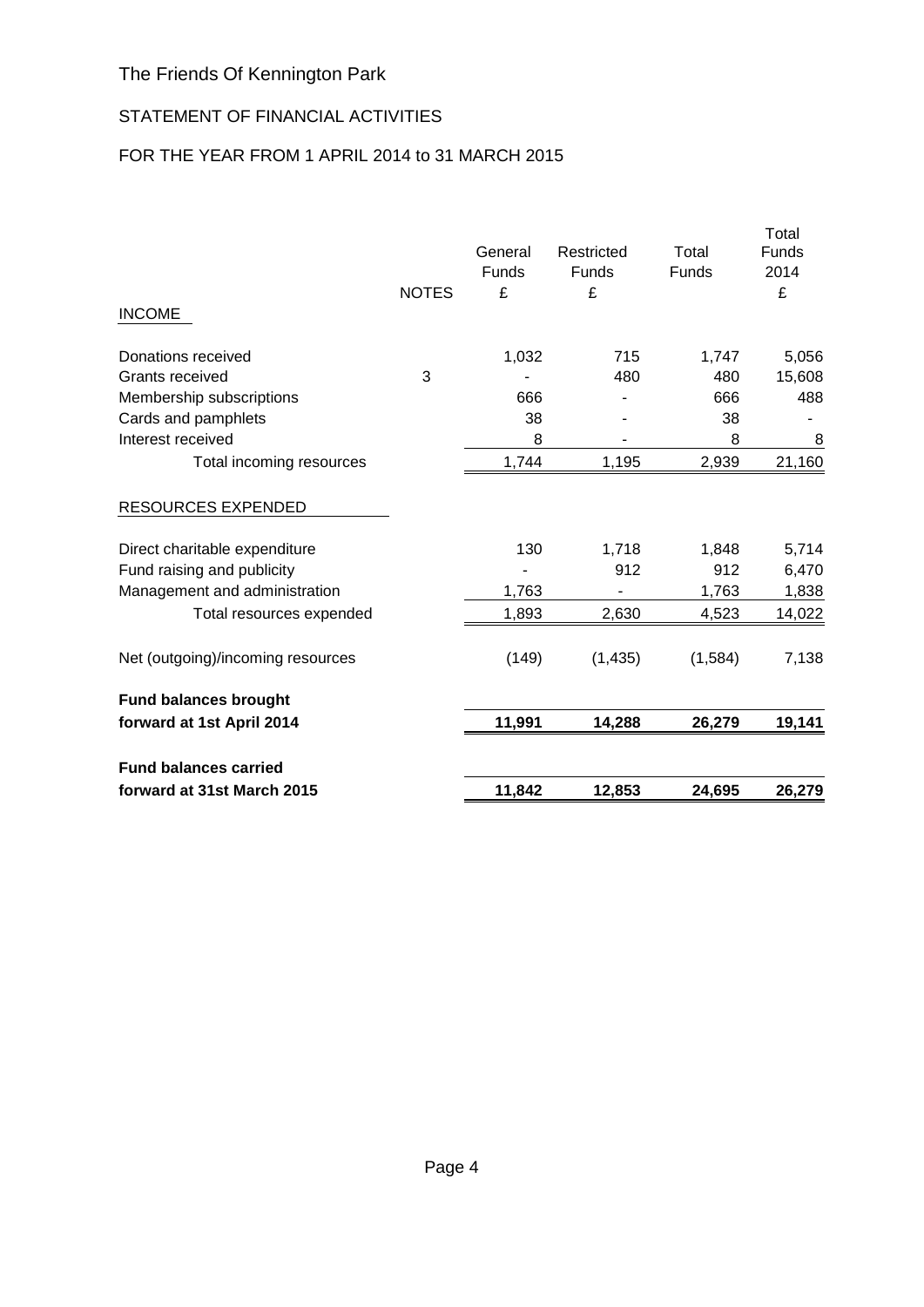# INCOME AND EXPENDITURE ACCOUNT

# FOR THE YEAR FROM 1 APRIL 2014 to 31 MARCH 2015

|                                          | 2015  |          | 2014   |           |
|------------------------------------------|-------|----------|--------|-----------|
|                                          | £     | £        | £      | £         |
| <b>INCOME</b>                            |       |          |        |           |
| Membership subscriptions                 | 666   |          | 488    |           |
| Donations                                | 1,747 |          | 5,056  |           |
| <b>Grants Received</b>                   | 480   |          | 15,608 |           |
| Income from cards and pamphlets          | 38    |          |        |           |
| <b>Bank Interest</b>                     | 8     |          | 8      |           |
|                                          |       | 2,939    |        | 21,160    |
| <b>LESS GENERAL EXPENDITURE</b>          |       |          |        |           |
| Management & Administration              | 1,242 |          | 1,312  |           |
| <b>Fundraising and Development</b>       | 243   |          | 5,558  |           |
| Publicity                                | 668   |          | 912    |           |
| <b>Printing Postage &amp; Stationery</b> | 11    |          | 274    |           |
| <b>Accountancy Fees</b>                  | 504   |          | 504    |           |
| <b>Table Tennis Tables</b>               |       |          | 3,600  |           |
| <b>Flower Garden Restoration</b>         |       |          | 1,840  |           |
| Planting                                 | 130   |          |        |           |
| Park Life                                | 480   |          |        |           |
| <b>Sundial Restoration</b>               | 1,227 |          |        |           |
| Bank Charges and Interest                | 18    |          | 22     |           |
|                                          |       | (4, 523) |        | (14, 022) |
| (DEFICIT)/SURPLUS FOR THE YEAR           |       | (1, 584) |        | 7,138     |